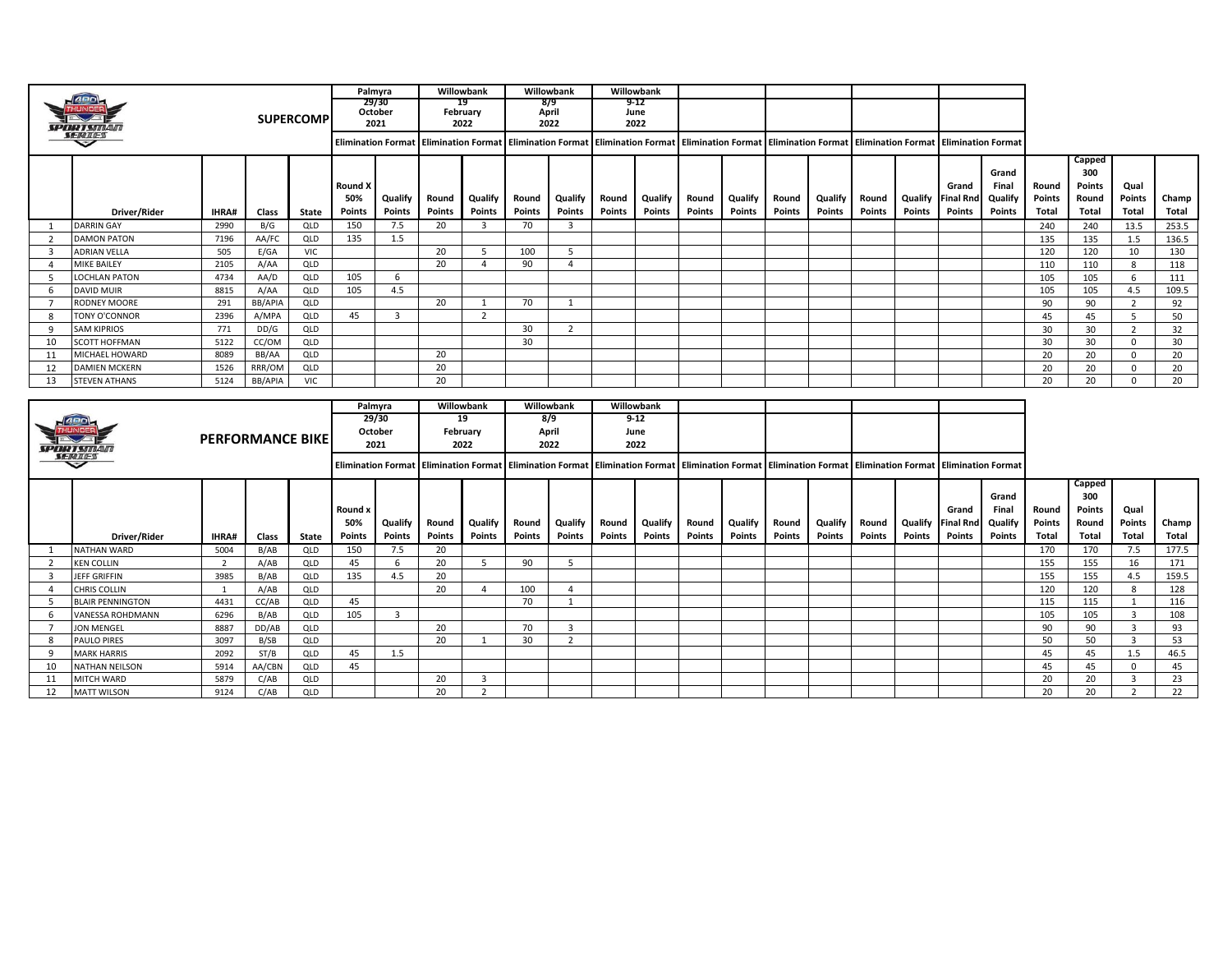| 400                               |                        |              |                             | Palmyra                            | <b>Willowbank</b>   | <b>Willowbank</b>           | <b>Willowbank</b>        |       |                                       |              |
|-----------------------------------|------------------------|--------------|-----------------------------|------------------------------------|---------------------|-----------------------------|--------------------------|-------|---------------------------------------|--------------|
| <i>SPORTSMAN</i><br><b>SERIES</b> |                        |              | <b>SUPERCHARGED OUTLAWS</b> | 29/30<br><b>October</b><br>2021    | 19 Febrary,<br>2022 | 8/9<br><b>April</b><br>2022 | $9 - 12$<br>June<br>2022 |       |                                       |              |
|                                   |                        |              |                             | <b>Elimination</b><br>Format x 50% | <b>Elimination</b>  | <b>Elimination</b>          | <b>Elimination</b>       |       | <b>Capped</b><br>300<br><b>Points</b> | Champ        |
|                                   | Driver/Rider           | <b>IHRA#</b> | <b>State</b>                | <b>Points</b>                      | Format              | Format                      | Format                   | Total | Total                                 | <b>Total</b> |
| $\mathbf{1}$                      | <b>JOSH FLETCHER</b>   | 1            | <b>QLD</b>                  | 150                                | 20                  | 100                         |                          | 270   | 270                                   | 270          |
| $\overline{2}$                    | <b>BILL FLETCHER</b>   | 2            | <b>QLD</b>                  | 135                                |                     |                             |                          | 135   | 135                                   | 135          |
| $\mathbf{3}$                      | <b>FIONA REED</b>      | 240          | <b>QLD</b>                  |                                    | 20                  | 90                          |                          | 110   | 110                                   | 110          |
| 4                                 | <b>GARTHE MCINTYRE</b> | 1598         | <b>QLD</b>                  | 105                                |                     |                             |                          | 105   | 105                                   | 105          |
| 5                                 | <b>PAUL ANDERSON</b>   | 1675         | <b>QLD</b>                  | 105                                |                     |                             |                          | 105   | 105                                   | 105          |
| 6                                 | <b>TOBY AUSTIN</b>     | 130          | <b>NSW</b>                  |                                    | 20                  | 70                          |                          | 90    | 90                                    | 90           |
| 7                                 | <b>NORMAN BARRY</b>    | 3694         | <b>QLD</b>                  |                                    |                     | 70                          |                          | 70    | 70                                    | 70           |
| 8                                 | <b>STEVEN SUGANO</b>   | 2542         | <b>QLD</b>                  |                                    |                     | 70                          |                          | 70    | 70                                    | 70           |
| 9                                 | <b>JOHN BAYLISS</b>    | 364          | <b>QLD</b>                  |                                    | 20                  |                             |                          | 20    | 20                                    | 20           |
| 10                                | <b>SHANE ATKINSON</b>  | 9271         | <b>NSW</b>                  |                                    | 20                  |                             |                          | 20    | 20                                    | 20           |
| 11                                | CHELSEA LEAHY          | 2083         | <b>QLD</b>                  |                                    | 20                  |                             |                          | 20    | 20                                    | 20           |
| 12                                | MICHAEL VAUGHAN        | 5475         | QLD                         |                                    | 20                  |                             |                          | 20    | 20                                    | 20           |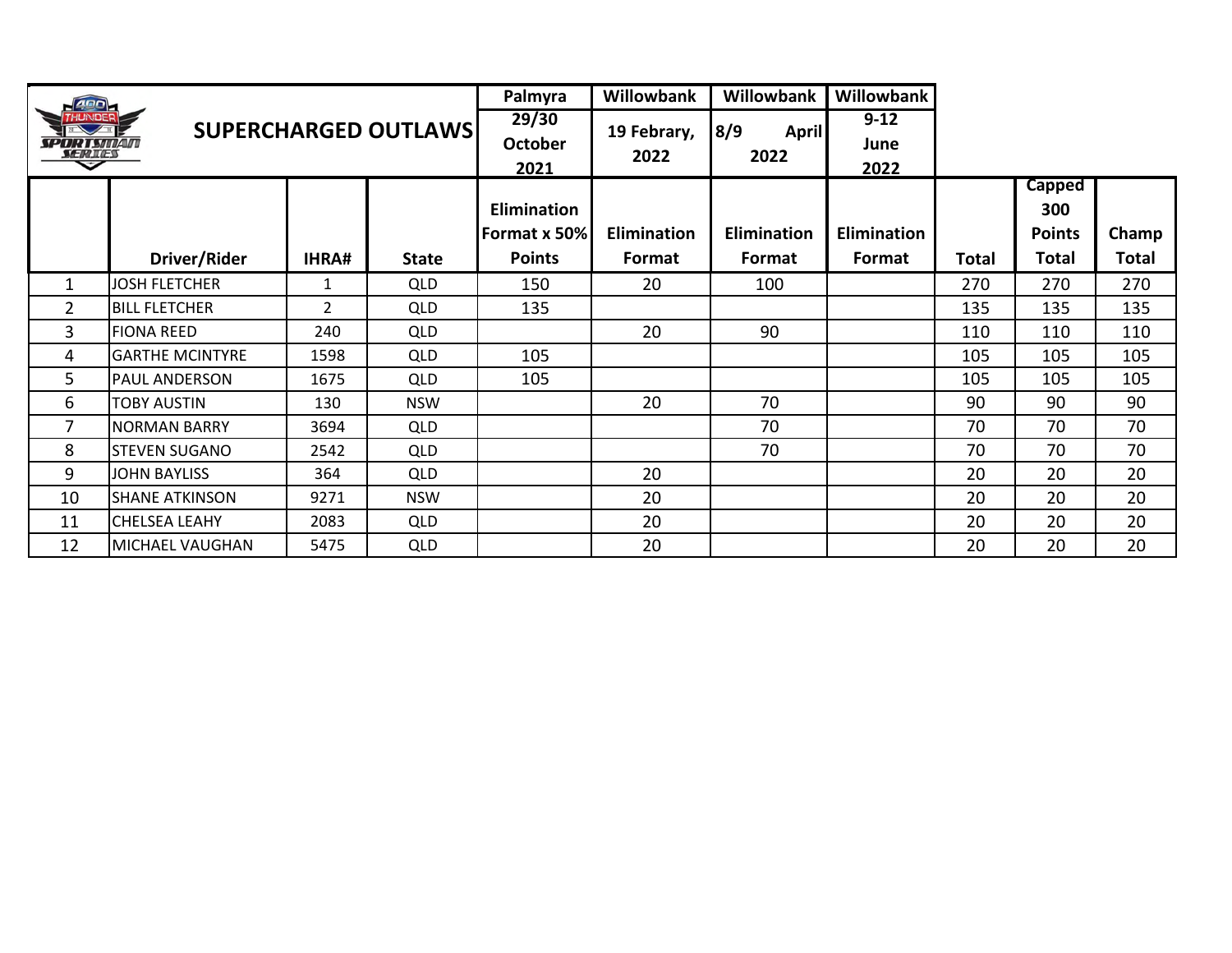|                                          |                        |              |                       | Palmyra                         | <b>Willowbank</b>   | Willowbank                  | Willowbank               |       |                                       |       |
|------------------------------------------|------------------------|--------------|-----------------------|---------------------------------|---------------------|-----------------------------|--------------------------|-------|---------------------------------------|-------|
| <b>ARD</b><br><b>SPORTSMAN</b><br>SERIES |                        |              | <b>TOP SPORTSMANI</b> | 29/30<br><b>October</b><br>2021 | 19 Febrary,<br>2022 | 8/9<br><b>April</b><br>2022 | $9 - 12$<br>June<br>2022 |       |                                       |       |
|                                          |                        |              |                       | Elimination                     | <b>Elimination</b>  | Elimination                 | Elimination              |       | <b>Capped</b><br>300<br><b>Points</b> | Champ |
|                                          | Driver/Rider           | <b>IHRA#</b> | <b>State</b>          | Format                          | Format              | Format                      | Format                   | Total | Total                                 | Total |
| 1                                        | <b>DANIEL MORRIS</b>   | 1            | QLD                   | 150                             | 20                  |                             |                          | 170   | 170                                   | 170   |
| $\overline{2}$                           | <b>DANNY TUELSTRUP</b> | 318          | QLD                   | 135                             |                     |                             |                          | 135   | 135                                   | 135   |
| 3                                        | <b>DAVID GAULDIE</b>   | 787          | QLD                   |                                 | 20                  | 100                         |                          | 120   | 120                                   | 120   |
| 4                                        | SIMON ISHERWOOD        | 1136         | QLD                   |                                 | 20                  | 90                          |                          | 110   | 110                                   | 110   |
| 5                                        | <b>STEVE SOMER</b>     | 4829         | QLD                   | 105                             |                     |                             |                          | 105   | 105                                   | 105   |
| 6                                        | <b>KAYLEEN GOURLEY</b> | 1781         | QLD                   |                                 | 20                  | 70                          |                          | 90    | 90                                    | 90    |
| 7                                        | <b>NEIL MAXWELL</b>    | 1542         | QLD                   |                                 | 20                  |                             |                          | 20    | 20                                    | 20    |
| 8                                        | <b>FABIAN ROMANIN</b>  | 9702         | QLD                   |                                 | 20                  |                             |                          | 20    | 20                                    | 20    |
| 9                                        | <b>STEVE HORVAT</b>    | 3419         | <b>QLD</b>            |                                 | 20                  |                             |                          | 20    | 20                                    | 20    |
| 10                                       | <b>DANIEL LAKE</b>     | 9262         | QLD                   |                                 | 20                  |                             |                          | 20    | 20                                    | 20    |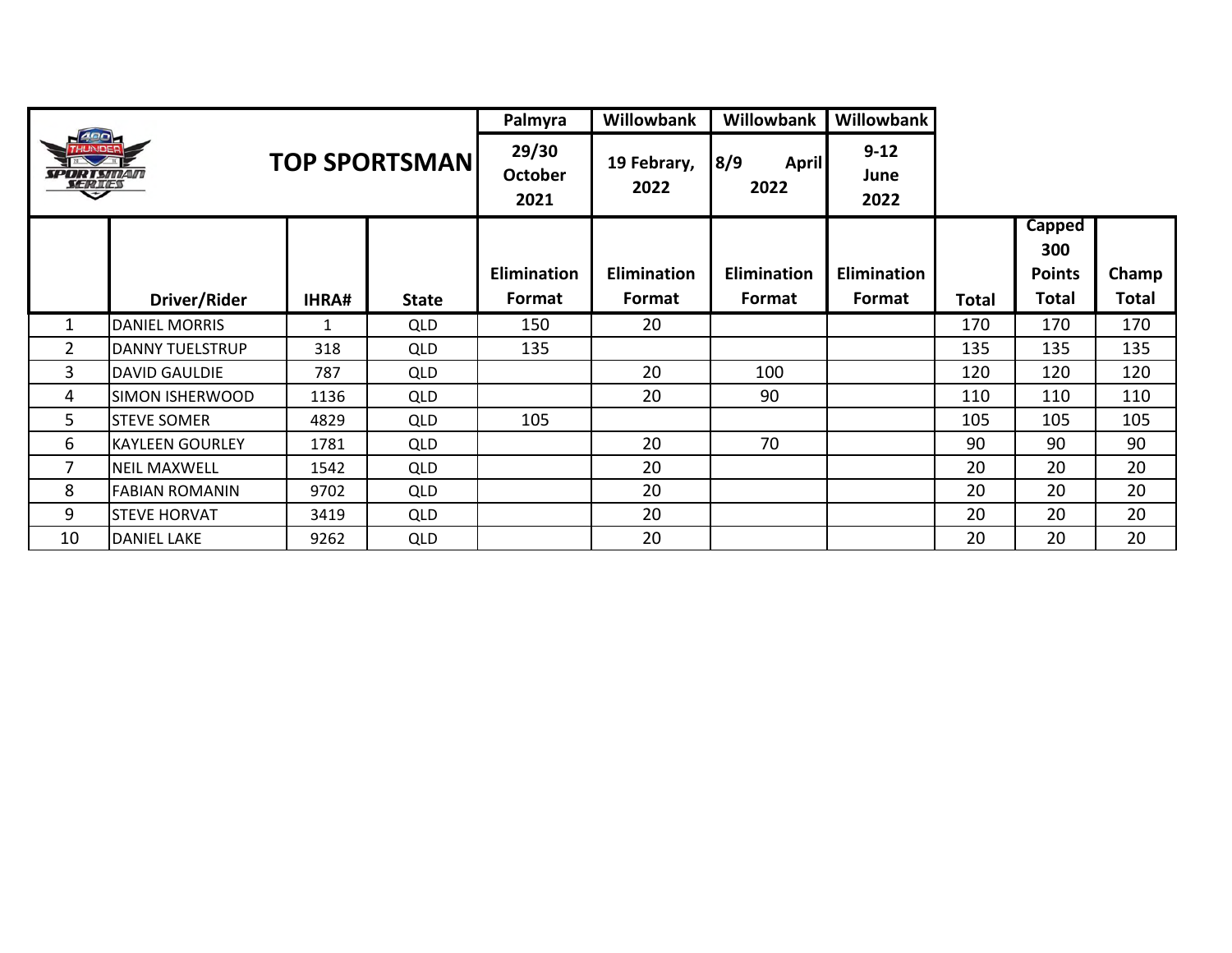|                                      |                        |              |                   | Palmyra                         | <b>Willowbank</b> | Willowbank                  | Willowbank               |              |                                       |              |
|--------------------------------------|------------------------|--------------|-------------------|---------------------------------|-------------------|-----------------------------|--------------------------|--------------|---------------------------------------|--------------|
| <i>SPORT SINAIN</i><br><b>SERTES</b> |                        |              | <b>PRO RADIAL</b> | 29/30<br><b>October</b><br>2021 | 19-Feb-22         | 8/9<br><b>April</b><br>2022 | $9 - 12$<br>June<br>2022 |              |                                       |              |
|                                      |                        |              |                   |                                 |                   |                             | <b>Elimination</b>       |              | <b>Capped</b><br>300<br><b>Points</b> | Champ        |
|                                      | Driver/Rider           | <b>IHRA#</b> | <b>State</b>      | <b>ARF</b>                      | <b>ARF</b>        | <b>ASF</b>                  | Format                   | <b>Total</b> | <b>Total</b>                          | <b>Total</b> |
| $\mathbf{1}$                         | <b>TANYA THOMPSON</b>  | 4506         | <b>QLD</b>        | 174                             | 20                | 58                          |                          | 252          | 252                                   | 252          |
| $\overline{2}$                       | <b>RYAN MCKENIE</b>    | 7223         | <b>QLD</b>        | 147                             |                   |                             |                          | 147          | 147                                   | 147          |
| 3                                    | <b>GARY HUNT</b>       | 2308         | <b>QLD</b>        | 135                             |                   |                             |                          | 135          | 135                                   | 135          |
| 4                                    | <b>JAIDYN SENG</b>     | 6263         | <b>QLD</b>        |                                 |                   | 115                         |                          | 115          | 115                                   | 115          |
| 5                                    | <b>ZEKE YOUNGBERRY</b> | 8110         | <b>QLD</b>        | 109.5                           |                   |                             |                          | 109.5        | 109.5                                 | 109.5        |
| 6                                    | <b>SINI SVEIGER</b>    | 5809         | <b>QLD</b>        |                                 | 20                | 79                          |                          | 99           | 99                                    | 99           |
| 7                                    | NICHOLAS EDBON         | 9450         | <b>QLD</b>        | 91.5                            |                   |                             |                          | 91.5         | 91.5                                  | 91.5         |
| 8                                    | <b>TERRY SENG</b>      | 1534         | <b>QLD</b>        |                                 | 20                | 62                          |                          | 82           | 82                                    | 82           |
| 9                                    | <b>MIKE PULLELA</b>    | 1312         | <b>QLD</b>        | 81                              |                   |                             |                          | 81           | 81                                    | 81           |
| 10                                   | <b>JASON ROCKSTROH</b> | 3192         | <b>QLD</b>        | 64.5                            |                   |                             |                          | 64.5         | 64.5                                  | 64.5         |
| 11                                   | <b>ANTONIO CHISARI</b> | 3854         | <b>QLD</b>        | 55.5                            |                   |                             |                          | 55.5         | 55.5                                  | 55.5         |
| 12                                   | <b>JAI SCHLUTER</b>    | 477          | <b>QLD</b>        |                                 | 20                |                             |                          | 20           | 20                                    | 20           |
| 13                                   | <b>MARCUS PAGE</b>     | 3840         | <b>QLD</b>        |                                 | 20                |                             |                          | 20           | 20                                    | 20           |
| 14                                   | <b>STEW WALSH</b>      | 4148         | <b>QLD</b>        |                                 | 20                |                             |                          | 20           | 20                                    | 20           |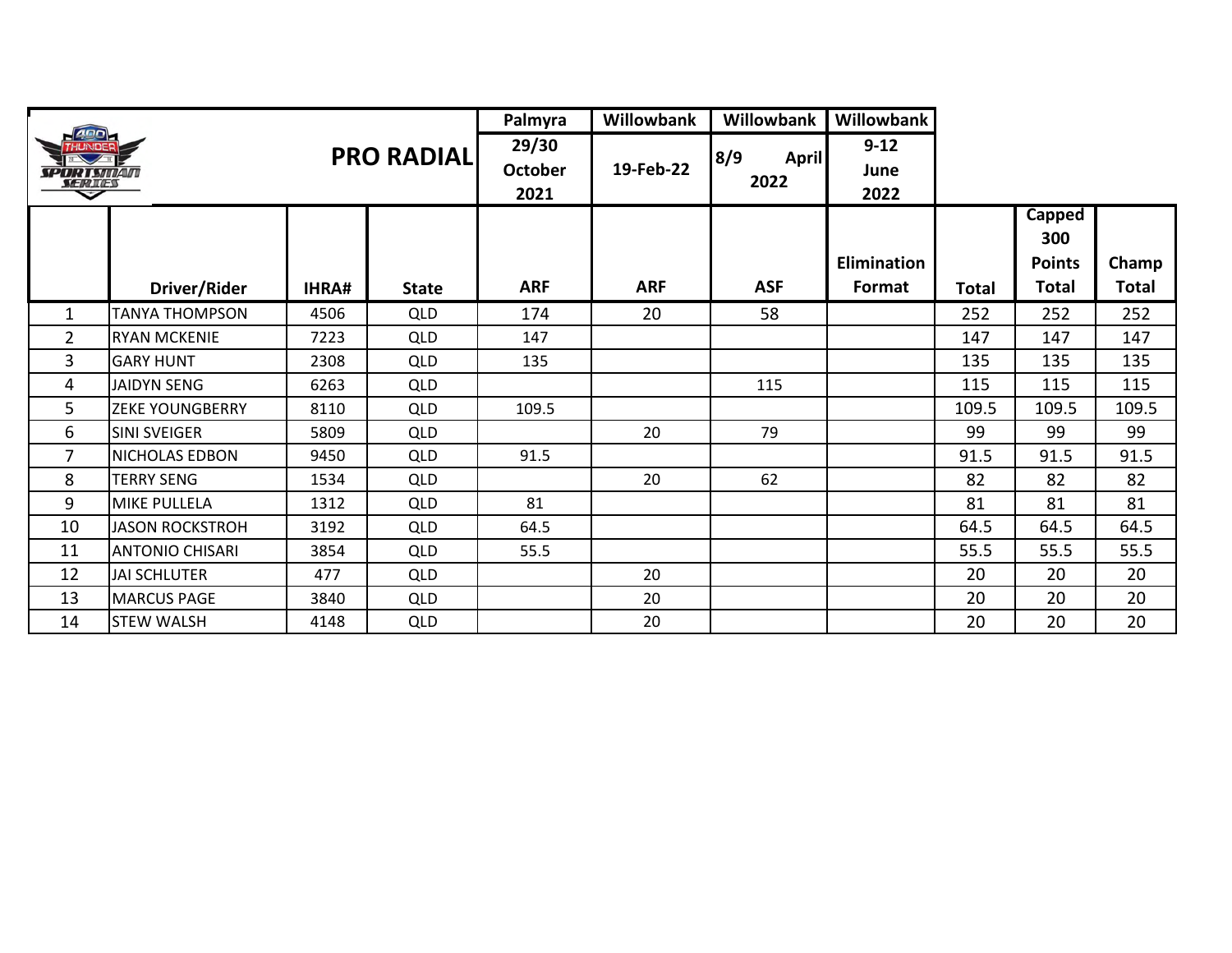|                   |                      |              |                      | <b>Willowbank</b> | Willowbank          | Willowbank  |              |               |              |
|-------------------|----------------------|--------------|----------------------|-------------------|---------------------|-------------|--------------|---------------|--------------|
| 400               |                      |              | <b>EXTREME BIKEL</b> | 19 Febrary,       | 8/9<br><b>April</b> | $9 - 12$    |              |               |              |
| <i>SPORT SMAN</i> |                      |              |                      |                   |                     | June        |              |               |              |
| <b>SERIES</b>     |                      |              |                      | 2022              | 2022                | 2022        |              |               |              |
|                   |                      |              |                      |                   |                     |             |              | Capped        |              |
|                   |                      |              |                      |                   |                     |             |              | 300           |              |
|                   |                      |              |                      | Elimination       | Elimination         | Elimination |              | <b>Points</b> | Champ        |
|                   | Driver/Rider         | <b>IHRA#</b> | <b>State</b>         | Format            | Format              | Format      | <b>Total</b> | <b>Total</b>  | <b>Total</b> |
| 1                 | <b>JASON ELLEM</b>   | 1900         | <b>QLD</b>           | 20                |                     |             | 20           | 20            | 20           |
| $\overline{2}$    | <b>SHAUN SOBOLL</b>  | 1398         | <b>QLD</b>           | 20                |                     |             | 20           | 20            | 20           |
| $\overline{3}$    | <b>ACE EDWARDS</b>   | 4783         | <b>QLD</b>           | 20                |                     |             | 20           | 20            | 20           |
| 4                 | <b>BRANDEN LACEY</b> | 7419         | <b>QLD</b>           | 20                |                     |             | 20           | 20            | 20           |
| 5                 | <b>RUSSELL LACY</b>  | 1168         | <b>QLD</b>           | 20                |                     |             | 20           | 20            | 20           |
|                   |                      |              |                      |                   |                     |             |              |               |              |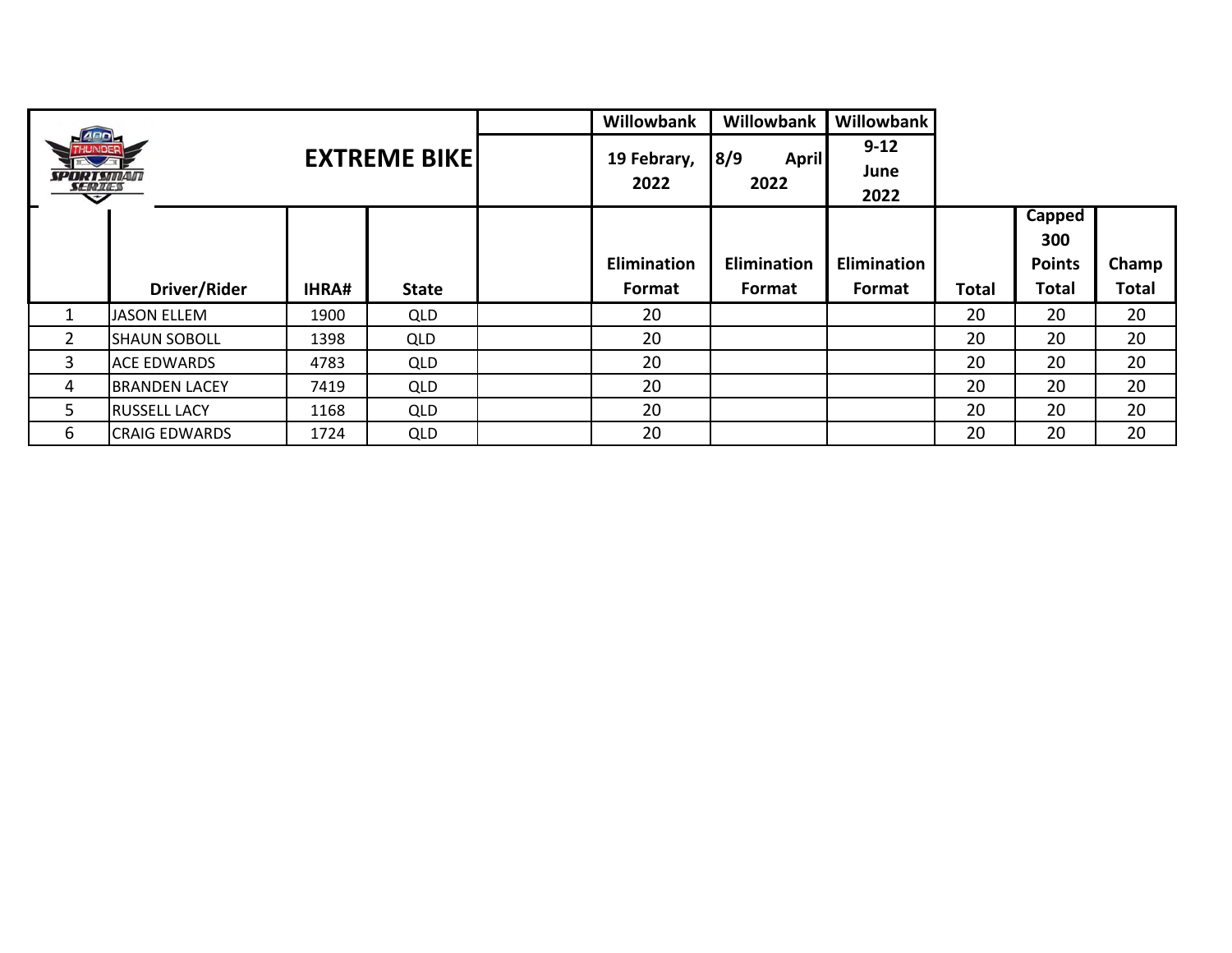|                                          |                          |       |                 | Palmyra                         | <b>Willowbank</b>            | <b>Willowbank</b>            | Willowbank                   |       |                                         |                       |
|------------------------------------------|--------------------------|-------|-----------------|---------------------------------|------------------------------|------------------------------|------------------------------|-------|-----------------------------------------|-----------------------|
| <i><b>SPORTSMAN</b></i><br><b>SERIES</b> |                          |       | <b>MODIFIED</b> | 29/30<br><b>October</b><br>2021 | 19 Febrary,<br>2022          | 8/9<br><b>April</b><br>2022  | $9 - 12$<br>June<br>2022     |       |                                         |                       |
|                                          | Driver/Rider             | IHRA# | <b>State</b>    | <b>Elimination</b><br>Format    | <b>Elimination</b><br>Format | <b>Elimination</b><br>Format | <b>Elimination</b><br>Format | Total | Capped<br>300<br><b>Points</b><br>Total | Champ<br><b>Total</b> |
| $\mathbf{1}$                             | KATIE CUNNINGHAM         | 2528  | <b>QLD</b>      | 150                             | 20                           | 70                           |                              | 240   | 240                                     | 240                   |
| $\overline{2}$                           | <b>GAVIN LIST</b>        | 2335  | <b>QLD</b>      | 105                             | 20                           | 90                           |                              | 215   | 215                                     | 215                   |
| $\mathbf{3}$                             | <b>ANDY DRIVER</b>       | 1     | <b>QLD</b>      | 135                             | 20                           | 30                           |                              | 185   | 185                                     | 185                   |
| 4                                        | <b>JASON VANDERLINDE</b> | 4290  | <b>QLD</b>      |                                 | 20                           | 100                          |                              | 120   | 120                                     | 120                   |
| 5                                        | <b>DALLAS EVERETT</b>    | 2945  | <b>QLD</b>      | 105                             |                              |                              |                              | 105   | 105                                     | 105                   |
| 6                                        | <b>BENITA MARCHANT</b>   | 119   | <b>QLD</b>      | 45                              | 20                           |                              |                              | 65    | 65                                      | 65                    |
| 7                                        | <b>MATT WILLING</b>      | 7119  | <b>QLD</b>      | 45                              |                              |                              |                              | 45    | 45                                      | 45                    |
| 8                                        | <b>ROBERT MILLETT</b>    | 192   | <b>QLD</b>      | 45                              |                              |                              |                              | 45    | 45                                      | 45                    |
| 9                                        | <b>KELLY BETTES</b>      | 85    | <b>QLD</b>      |                                 |                              | 30                           |                              | 30    | 30                                      | 30                    |
| 10                                       | <b>ANDREW PINKSTONE</b>  | 1204  | <b>QLD</b>      |                                 | 20                           |                              |                              | 20    | 20                                      | 20                    |
| 11                                       | <b>LUCAS HOLZ</b>        | 4238  | <b>QLD</b>      |                                 | 20                           |                              |                              | 20    | 20                                      | 20                    |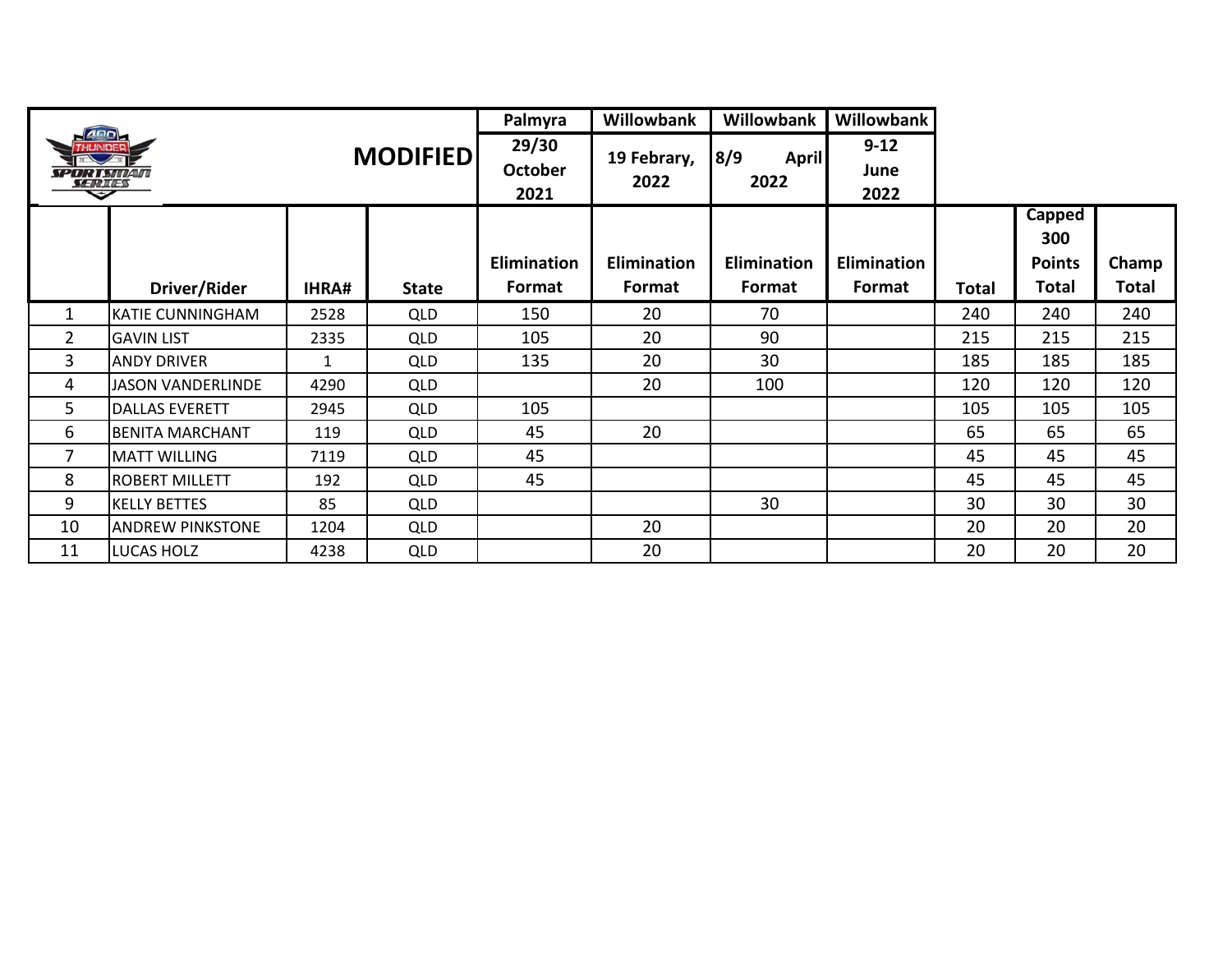| ann                             |                          |       |                     | Palmyra                         | Willowbank            | Willowbank                  | Willowbank                   |              |                                         |                       |
|---------------------------------|--------------------------|-------|---------------------|---------------------------------|-----------------------|-----------------------------|------------------------------|--------------|-----------------------------------------|-----------------------|
| <i>SPORTSMAN</i><br>SERIES<br>≂ |                          |       | <b>SUPER SEDANI</b> | 29/30<br><b>October</b><br>2021 | 19 Febrary,<br>2022   | 8/9<br><b>April</b><br>2022 | $9 - 12$<br>June<br>2022     |              |                                         |                       |
|                                 | Driver/Rider             | IHRA# | <b>State</b>        | <b>Elimination</b><br>Format    | Elimination<br>Format | Elimination<br>Format       | <b>Elimination</b><br>Format | <b>Total</b> | Capped<br>300<br><b>Points</b><br>Total | Champ<br><b>Total</b> |
| 1                               | <b>DANIEL LIST</b>       | 2567  | <b>QLD</b>          | 90                              | 20                    | 70                          |                              | 180          | 180                                     | 180                   |
| $\overline{2}$                  | <b>TONY WHYATT</b>       | 1546  | <b>QLD</b>          | 150                             | 20                    |                             |                              | 170          | 170                                     | 170                   |
| 3                               | <b>ROBERT WINTERBURN</b> | 3080  | <b>QLD</b>          | 120                             | 20                    | 30                          |                              | 170          | 170                                     | 170                   |
| 4                               | <b>DEAN ZAMMIT</b>       | 1774  | <b>QLD</b>          | 135                             |                       |                             |                              | 135          | 135                                     | 135                   |
| 5                               | <b>ANTHONY MANGANO</b>   | 6308  | <b>QLD</b>          | 120                             |                       |                             |                              | 120          | 120                                     | 120                   |
| 6                               | <b>PATRICK BARRON</b>    | 5995  | <b>QLD</b>          |                                 |                       | 100                         |                              | 100          | 100                                     | 100                   |
| $\overline{7}$                  | <b>JOHN PIOTTO</b>       | 2215  | QLD                 | 90                              |                       |                             |                              | 90           | 90                                      | 90                    |
| 8                               | <b>LEX ALLGOOD</b>       | 70808 | QLD                 | 90                              |                       |                             |                              | 90           | 90                                      | 90                    |
| 9                               | <b>ADRIAN SACH</b>       | 6605  | <b>QLD</b>          | 90                              |                       |                             |                              | 90           | 90                                      | 90                    |
| 10                              | <b>MITCHELL BAUER</b>    | 4536  | <b>QLD</b>          |                                 |                       | 90                          |                              | 90           | 90                                      | 90                    |
| 11                              | PHIL YOULTEN             | 1376  | <b>VIC</b>          |                                 |                       | 70                          |                              | 70           | 70                                      | 70                    |
| 12                              | <b>LUKE ROSADI</b>       | 8040  | <b>QLD</b>          | 45                              | 20                    |                             |                              | 65           | 65                                      | 65                    |
| 13                              | <b>ROB PRICE</b>         | 2703  | <b>QLD</b>          |                                 | 20                    | 30                          |                              | 50           | 50                                      | 50                    |
| 14                              | <b>DARREN GERIKE</b>     | 6465  | QLD                 | 45                              |                       |                             |                              | 45           | 45                                      | 45                    |
| 15                              | <b>ANDREW COLLIE</b>     | 5841  | <b>QLD</b>          | 45                              |                       |                             |                              | 45           | 45                                      | 45                    |
| 16                              | <b>CHRIS HARM</b>        | 5596  | QLD                 | 45                              |                       |                             |                              | 45           | 45                                      | 45                    |
| 17                              | <b>GREG DAWSON</b>       | 6321  | <b>QLD</b>          | 45                              |                       |                             |                              | 45           | 45                                      | 45                    |
| 18                              | <b>TONY AGIUS</b>        | 1901  | <b>QLD</b>          | 45                              |                       |                             |                              | 45           | 45                                      | 45                    |
| 19                              | LORENZO BONATO           | 2226  | <b>QLD</b>          | 45                              |                       |                             |                              | 45           | 45                                      | 45                    |
| 20                              | <b>CHEVY TAYLOR</b>      | 409   | <b>NSW</b>          |                                 | 20                    | 20                          |                              | 40           | 40                                      | 40                    |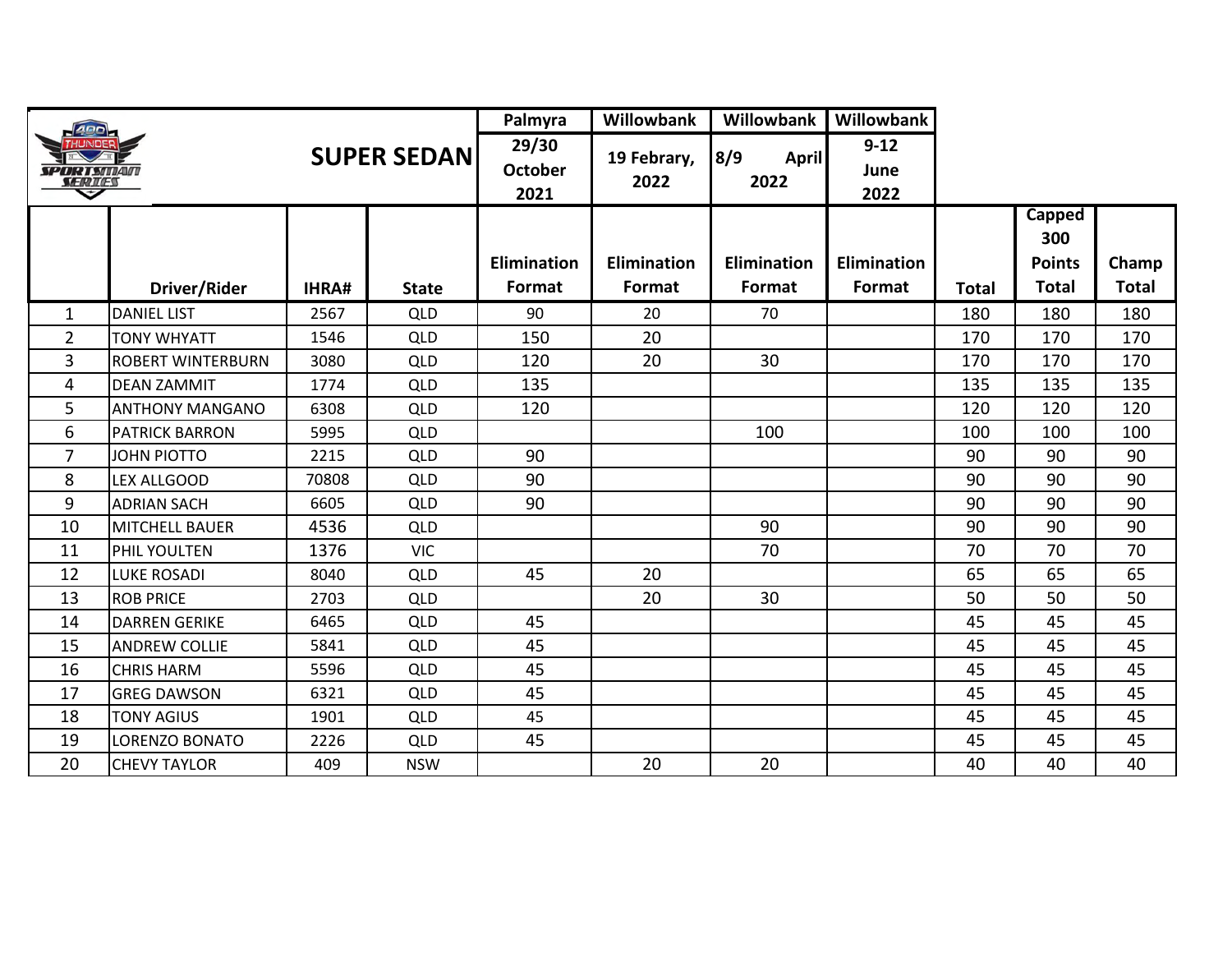|                                 |                        |      |                           | Palmyra                         | Willowbank          | Willowbank                  | Willowbank               |    |    |    |
|---------------------------------|------------------------|------|---------------------------|---------------------------------|---------------------|-----------------------------|--------------------------|----|----|----|
| SPORTSMAN<br><b>SERIES</b><br>∽ |                        |      | <b>SUPER SEDAN CON'T </b> | 29/30<br><b>October</b><br>2021 | 19 Febrary,<br>2022 | 8/9<br><b>April</b><br>2022 | $9 - 12$<br>June<br>2022 |    |    |    |
| 21                              | <b>NICOLE DOEBLIEN</b> | 2390 | <b>QLD</b>                |                                 |                     | 30                          |                          | 30 | 30 | 30 |
| 22                              | <b>TIM BARRON</b>      | 2589 | <b>QLD</b>                |                                 | 20                  |                             |                          | 20 | 20 | 20 |
| 23                              | <b>DANIEL RAMSAY</b>   | 3772 | <b>QLD</b>                |                                 | 20                  |                             |                          | 20 | 20 | 20 |
| 24                              | <b>MICHAEL SCHAPER</b> | 2576 | <b>QLD</b>                |                                 | 20                  |                             |                          | 20 | 20 | 20 |
| 25                              | <b>PAUL DOEBLIEN</b>   | 3150 | <b>QLD</b>                |                                 | 20                  |                             |                          | 20 | 20 | 20 |
| 26                              | <b>ALAN HUTCHEN</b>    | 2381 | QLD                       |                                 | 20                  |                             |                          | 20 | 20 | 20 |
| 27                              | <b>PARRY GEORGIS</b>   | 5151 | <b>QLD</b>                |                                 | 20                  |                             |                          | 20 | 20 | 20 |
| 28                              | <b>GARY CLARKE</b>     | 183  | <b>QLD</b>                |                                 | 20                  |                             |                          | 20 | 20 | 20 |
| 29                              | <b>GRAEME COOPER</b>   | 51   | <b>VIC</b>                |                                 | 20                  |                             |                          | 20 | 20 | 20 |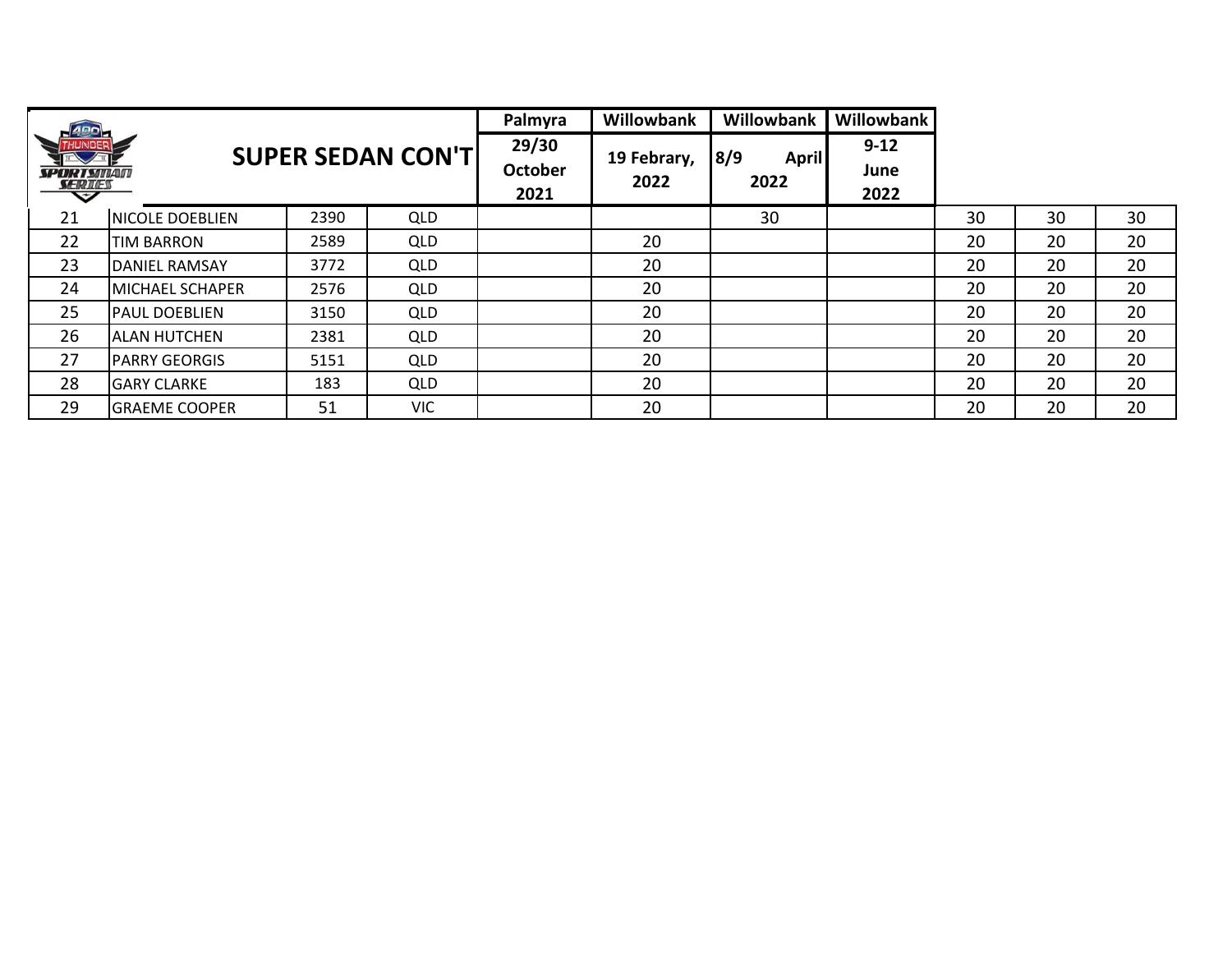|                                               |                        |              |                     | Palmyra                         | Willowbank          | Willowbank                  | Willowbank               |              |                                |              |
|-----------------------------------------------|------------------------|--------------|---------------------|---------------------------------|---------------------|-----------------------------|--------------------------|--------------|--------------------------------|--------------|
| <b>ADD</b><br>SPORTSMAM<br><b>SERIES</b><br>U |                        |              | <b>SUPER STREET</b> | 29/30<br><b>October</b><br>2021 | 19 Febrary,<br>2022 | 8/9<br><b>April</b><br>2022 | $9 - 12$<br>June<br>2022 |              |                                |              |
|                                               |                        |              |                     | <b>Elimination</b>              | Elimination         | <b>Elimination</b>          | <b>Elimination</b>       |              | Capped<br>300<br><b>Points</b> | Champ        |
|                                               | Driver/Rider           | IHRA#        | <b>State</b>        | Format                          | Format              | Format                      | Format                   | <b>Total</b> | <b>Total</b>                   | <b>Total</b> |
| 1                                             | <b>BRETT KELLY</b>     | 5397         | <b>QLD</b>          | 150                             | 20                  | 60                          |                          | 230          | 230                            | 230          |
| $\overline{2}$                                | <b>SHAWN TASKIS</b>    | $\mathbf{1}$ | <b>QLD</b>          | 120                             | 20                  | 80                          |                          | 220          | 220                            | 220          |
| 3                                             | <b>TERRY O.BRIEN</b>   | 7399         | QLD                 | 135                             |                     |                             |                          | 135          | 135                            | 135          |
| 4                                             | <b>RAY ROSS</b>        | 303          | <b>QLD</b>          | 45                              | 20                  | 60                          |                          | 125          | 125                            | 125          |
| 5                                             | <b>DEANO GORMAN</b>    | 1482         | QLD                 | 120                             |                     |                             |                          | 120          | 120                            | 120          |
| 6                                             | <b>JOSH FLETCHER</b>   | 1154         | <b>QLD</b>          |                                 | 20                  | 100                         |                          | 120          | 120                            | 120          |
| 7                                             | <b>CRAIG CHAPMAN</b>   | 4519         | <b>QLD</b>          | 90                              | 20                  |                             |                          | 110          | 110                            | 110          |
| 8                                             | <b>MARK ROSSOW</b>     | 1967         | QLD                 |                                 | 20                  | 90                          |                          | 110          | 110                            | 110          |
| 9                                             | <b>MARCUS BORG</b>     | 7149         | <b>QLD</b>          | 90                              |                     |                             |                          | 90           | 90                             | 90           |
| 10                                            | <b>DAVID SHEEHY</b>    | 7528         | QLD                 | 90                              |                     |                             |                          | 90           | 90                             | 90           |
| 11                                            | <b>SHAUN DOEBLIEN</b>  | 3151         | QLD                 |                                 | 20                  | 60                          |                          | 80           | 80                             | 80           |
| 12                                            | <b>TROY HUTTON</b>     | 3334         | <b>QLD</b>          |                                 | 20                  | 30                          |                          | 50           | 50                             | 50           |
| 13                                            | <b>DAVID OLSEN</b>     | 3023         | <b>QLD</b>          |                                 | 20                  | 30                          |                          | 50           | 50                             | 50           |
| 14                                            | <b>JIM KAHLER</b>      | 2250         | <b>QLD</b>          | 45                              |                     |                             |                          | 45           | 45                             | 45           |
| 15                                            | <b>RON HOWARTH</b>     | 6065         | <b>QLD</b>          | 45                              |                     |                             |                          | 45           | 45                             | 45           |
| 16                                            | <b>ADAM MCNICHOL</b>   | 2462         | QLD                 | 45                              |                     |                             |                          | 45           | 45                             | 45           |
| 17                                            | <b>ANDREW BORG</b>     | 6749         | <b>QLD</b>          | 45                              |                     |                             |                          | 45           | 45                             | 45           |
| 18                                            | <b>SCOTT VANRYSBER</b> | 7389         | <b>QLD</b>          | 45                              |                     |                             |                          | 45           | 45                             | 45           |
| 19                                            | <b>KYLEE O'REILLY</b>  | 7401         | QLD                 | 45                              |                     |                             |                          | 45           | 45                             | 45           |
| 20                                            | <b>WADE MORAN</b>      | 5099         | <b>QLD</b>          |                                 |                     | 30                          |                          | 30           | 30                             | 30           |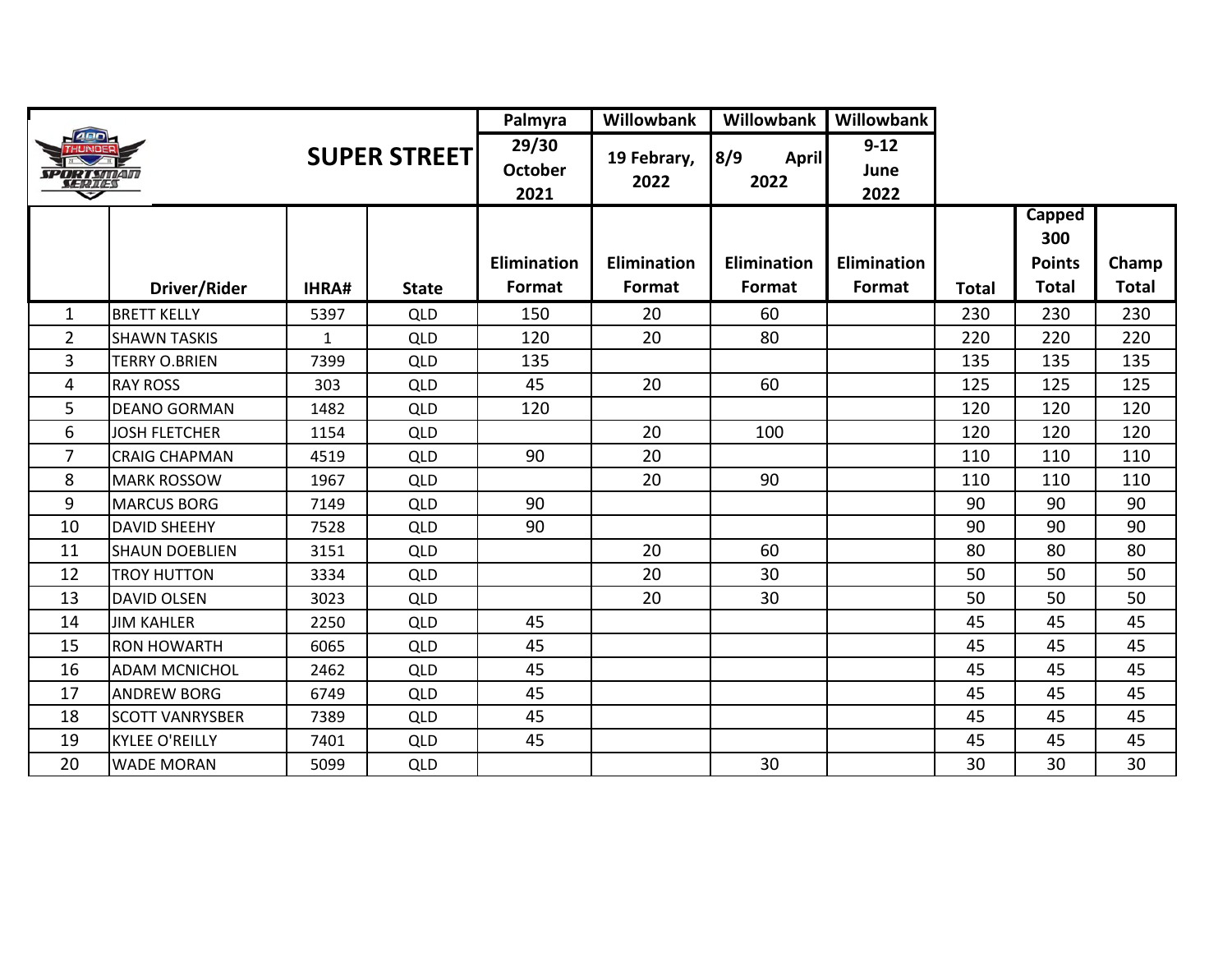|                                   |                       |              |                            | Palmyra                         | <b>Willowbank</b>   | Willowbank                  | Willowbank               |       |               |              |
|-----------------------------------|-----------------------|--------------|----------------------------|---------------------------------|---------------------|-----------------------------|--------------------------|-------|---------------|--------------|
| <b>SPORTSMAN</b><br><i>SERIES</i> |                       |              | <b>SUPER STREET CON'TI</b> | 29/30<br><b>October</b><br>2021 | 19 Febrary,<br>2022 | 8/9<br><b>April</b><br>2022 | $9 - 12$<br>June<br>2022 |       |               |              |
|                                   |                       |              |                            |                                 |                     |                             |                          |       | Capped<br>300 |              |
|                                   |                       |              |                            | <b>Elimination</b>              | <b>Elimination</b>  | <b>Elimination</b>          | <b>Elimination</b>       |       | <b>Points</b> | Champ        |
|                                   | Driver/Rider          | <b>IHRA#</b> | <b>State</b>               | <b>Format</b>                   | Format              | <b>Format</b>               | Format                   | Total | Total         | <b>Total</b> |
| 21                                | <b>MURRAY FLAY</b>    | 7253         | <b>QLD</b>                 |                                 |                     | 30                          |                          | 30    | 30            | 30           |
| 22                                | TONY ROGERS           | 3888         | <b>QLD</b>                 |                                 |                     | 30                          |                          | 30    | 30            | 30           |
| 23                                | <b>BRUCE ANDERSON</b> | 7429         | <b>QLD</b>                 |                                 | 20                  |                             |                          | 20    | 20            | 20           |
| 24                                | <b>ROHAN HUTSON</b>   | 6313         | <b>VIC</b>                 |                                 | 20                  |                             |                          | 20    | 20            | 20           |
| 25                                | <b>ANGELA HOLZ</b>    | 4282         | <b>QLD</b>                 |                                 | 20                  |                             |                          | 20    | 20            | 20           |
| 26                                | <b>ROBERT SBEGHEN</b> | 7897         | QLD                        |                                 | 20                  |                             |                          | 20    | 20            | 20           |
| 27                                | <b>MARK PETERSEN</b>  | 5759         | <b>QLD</b>                 |                                 | 20                  |                             |                          | 20    | 20            | 20           |
| 28                                | <b>JAMES HALLIDAY</b> | 9255         | <b>QLD</b>                 |                                 | 20                  |                             |                          | 20    | 20            | 20           |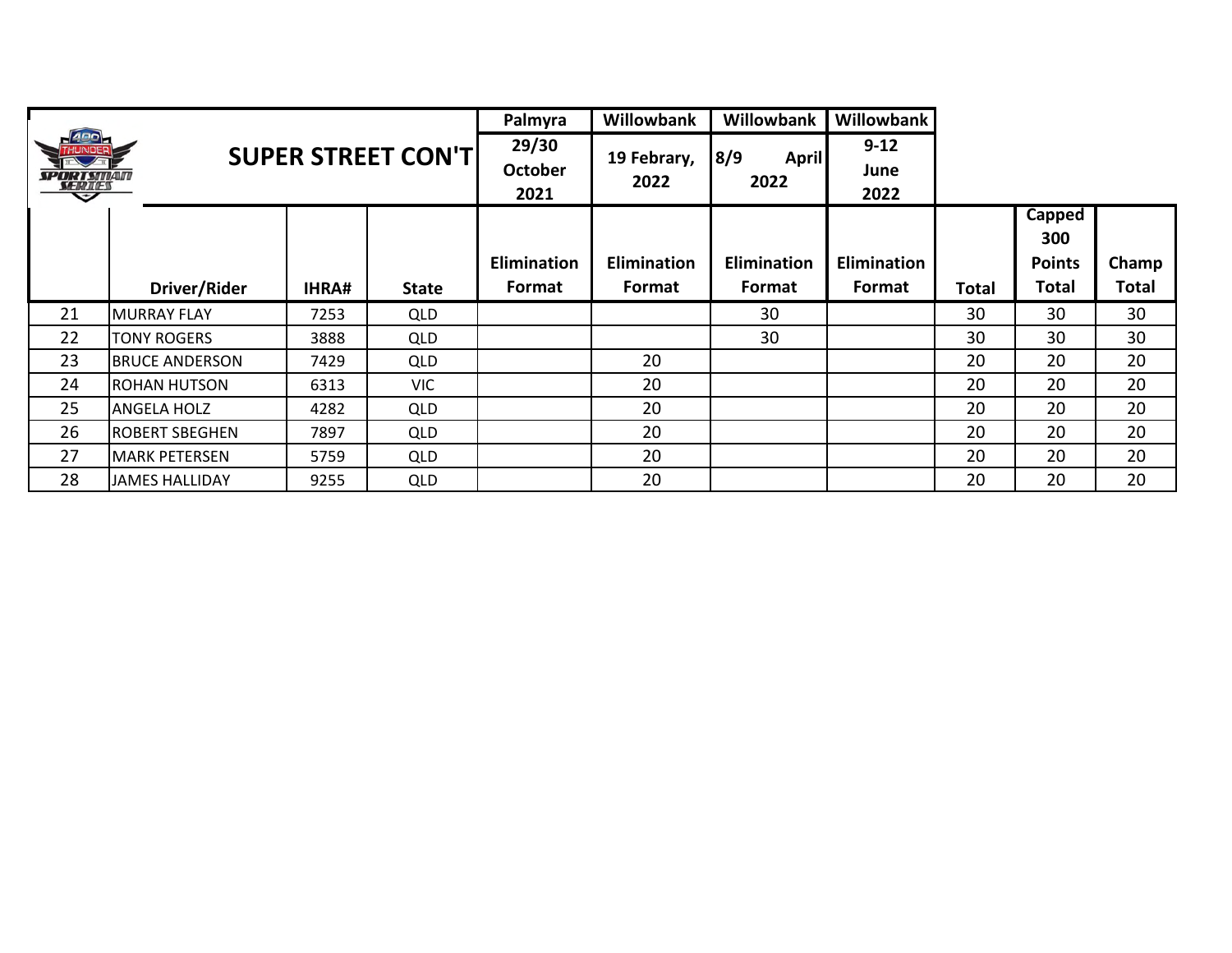|                                |                         |              |                      | Palmyra                         | Willowbank          | Willowbank           | Willowbank               |       |                                |              |
|--------------------------------|-------------------------|--------------|----------------------|---------------------------------|---------------------|----------------------|--------------------------|-------|--------------------------------|--------------|
| <i>SPORT SITIAIT</i><br>SERIES |                         |              | <b>MODIFIED BIKE</b> | 29/30<br><b>October</b><br>2021 | 19 Febrary,<br>2022 | 8/9<br>April<br>2022 | $9 - 12$<br>June<br>2022 |       |                                |              |
|                                |                         |              |                      | <b>Elimination</b>              | <b>Elimination</b>  | Elimination          | <b>Elimination</b>       |       | Capped<br>300<br><b>Points</b> | Champ        |
|                                | Driver/Rider            | <b>IHRA#</b> | <b>State</b>         | Format                          | Format              | Format               | Format                   | Total | <b>Total</b>                   | <b>Total</b> |
| 1                              | <b>BRIAN ALVISIO</b>    | 1            | QLD                  | 135                             | 20                  | 60                   |                          | 215   | 215                            | 215          |
| $\overline{2}$                 | <b>LAEITH SKINNER</b>   | 5701         | QLD                  | 150                             |                     |                      |                          | 150   | 150                            | 150          |
| $\overline{3}$                 | <b>REEGAN WARD</b>      | 2467         | QLD                  | 45                              | 20                  | 80                   |                          | 145   | 145                            | 145          |
| 4                              | <b>STEVEN DAY</b>       | 2625         | <b>QLD</b>           | 90                              | 20                  | 30                   |                          | 140   | 140                            | 140          |
| 5                              | <b>ETHAN WRIGHT</b>     | 2666         | <b>QLD</b>           | 120                             |                     |                      |                          | 120   | 120                            | 120          |
| 6                              | <b>STEVE TWINE</b>      | 9051         | <b>QLD</b>           | 120                             |                     |                      |                          | 120   | 120                            | 120          |
| $\overline{7}$                 | <b>TAMMY GOLDTHORPE</b> | 3992         | <b>QLD</b>           |                                 | 20                  | 100                  |                          | 120   | 120                            | 120          |
| 8                              | <b>RACHEL WILKINS</b>   | 4081         | QLD                  | 90                              |                     |                      |                          | 90    | 90                             | 90           |
| 9                              | <b>GREG MARTIN</b>      | 2773         | <b>QLD</b>           | 90                              |                     |                      |                          | 90    | 90                             | 90           |
| 10                             | <b>SEAN RICKETTS</b>    | 6479         | <b>NSW</b>           |                                 |                     | 90                   |                          | 90    | 90                             | 90           |
| 11                             | <b>JASON WHITE</b>      | 7891         | QLD                  | 45                              | 20                  |                      |                          | 65    | 65                             | 65           |
| 12                             | <b>DILLAN LACEY</b>     | 7349         | <b>QLD</b>           |                                 |                     | 60                   |                          | 60    | 60                             | 60           |
| 13                             | <b>JASON CLARKIN</b>    | 7392         | QLD                  |                                 | 20                  | 30                   |                          | 50    | 50                             | 50           |
| 14                             | <b>RUSSELL BELL</b>     | 4110         | QLD                  | 45                              |                     |                      |                          | 45    | 45                             | 45           |
| 15                             | <b>LISA SKINNER</b>     | 6582         | <b>QLD</b>           | 45                              |                     |                      |                          | 45    | 45                             | 45           |
| 16                             | <b>SAM FRY</b>          | 7365         | <b>QLD</b>           | 45                              |                     |                      |                          | 45    | 45                             | 45           |
| 17                             | <b>SHANE JOHNS</b>      | 9092         | QLD                  | 45                              |                     |                      |                          | 45    | 45                             | 45           |
| 18                             | <b>MELISSA TAYLOR</b>   | 9224         | <b>QLD</b>           | 45                              |                     |                      |                          | 45    | 45                             | 45           |
| 19                             | <b>KARL PACEY</b>       | 2830         | QLD                  |                                 |                     | 30                   |                          | 30    | 30                             | 30           |
| 20                             | <b>BRANDEN LACEY</b>    | 7419         | <b>QLD</b>           |                                 |                     | 30                   |                          | 30    | 30                             | 30           |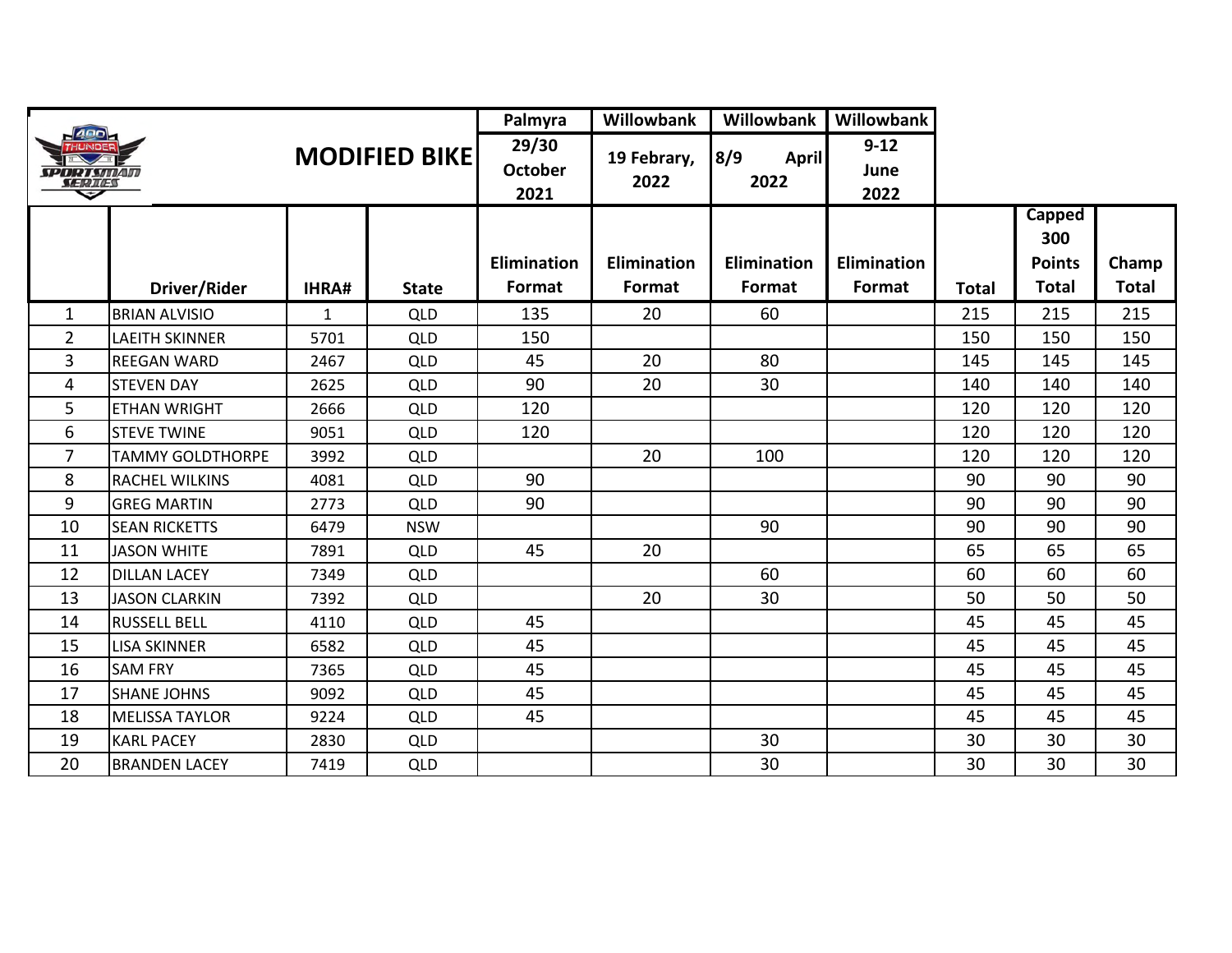|                  |                         |              | Palmyra                     | <b>Willowbank</b> | <b>Willowbank</b> | <b>Willowbank</b> |                    |              |               |              |
|------------------|-------------------------|--------------|-----------------------------|-------------------|-------------------|-------------------|--------------------|--------------|---------------|--------------|
|                  |                         |              | <b>MODIFIED BIKE CON'TI</b> | 29/30             | 19 Febrary,       | 8/9<br>April      | $9 - 12$           |              |               |              |
| <b>SPORTSMAN</b> |                         |              |                             | <b>October</b>    | 2022              | 2022              | June               |              |               |              |
| <b>SERIES</b>    |                         |              |                             | 2021              |                   |                   | 2022               |              |               |              |
|                  |                         |              |                             |                   |                   |                   |                    |              | Capped        |              |
|                  |                         |              |                             |                   |                   |                   |                    |              | 300           |              |
|                  |                         |              |                             | Elimination       | Elimination       | Elimination       | <b>Elimination</b> |              | <b>Points</b> | Champ        |
|                  | Driver/Rider            | <b>IHRA#</b> | <b>State</b>                | Format            | Format            | Format            | Format             | <b>Total</b> | <b>Total</b>  | <b>Total</b> |
| 21               | <b>SCOTT MUCH</b>       | 6129         | <b>QLD</b>                  |                   | 20                |                   |                    | 20           | 20            | 20           |
| 22               | <b>MARTIN ARMSTRONG</b> | 9990         | <b>QLD</b>                  |                   | 20                |                   |                    | 20           | 20            | 20           |
| 23               | <b>MARK GORDON</b>      | 1341         | <b>QLD</b>                  |                   | 20                |                   |                    | 20           | 20            | 20           |
| 24               | <b>SCOTT SCHOFIELD</b>  | 7244         | <b>QLD</b>                  |                   | 20                |                   |                    | 20           | 20            | 20           |
| 25               | RACHEL REDMAN           | 9416         | <b>NSW</b>                  |                   | 20                |                   |                    | 20           | 20            | 20           |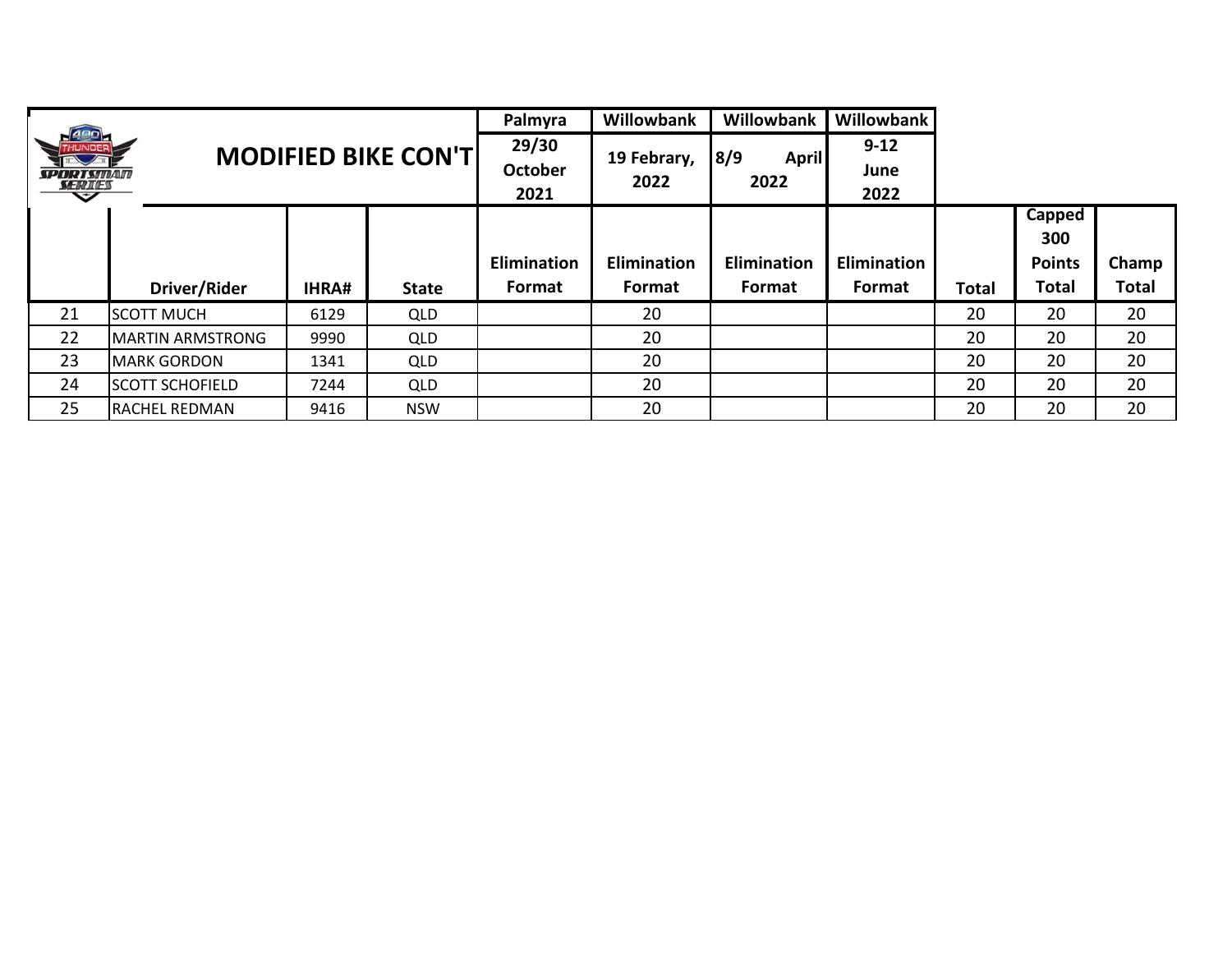| ARD<br><b>JUNIOR DRAGSTER</b><br>SPORT SMAM<br>SERIES |                           |              | Palmyra                         | Willowbank          | Willowbank                  | Willowbank               |                    |       |                      |              |
|-------------------------------------------------------|---------------------------|--------------|---------------------------------|---------------------|-----------------------------|--------------------------|--------------------|-------|----------------------|--------------|
|                                                       |                           |              | 29/30<br><b>October</b><br>2021 | 19 Febrary,<br>2022 | 8/9<br><b>April</b><br>2022 | $9 - 12$<br>June<br>2022 |                    |       |                      |              |
|                                                       |                           |              |                                 |                     |                             |                          |                    |       | <b>Capped</b><br>250 |              |
|                                                       |                           |              |                                 | Elimination         | <b>Elimination</b>          | <b>Elimination</b>       | <b>Elimination</b> |       | <b>Points</b>        | Champ        |
|                                                       | Driver/Rider              | <b>IHRA#</b> | <b>State</b>                    | Format              | Format                      | Format                   | Format             | Total | <b>Total</b>         | <b>Total</b> |
| $\mathbf{1}$                                          | <b>JAMES LOWDAY</b>       | 6283         | <b>QLD</b>                      | 135                 | 20                          | 160                      |                    | 315   | 250                  | 250          |
| $\overline{2}$                                        | <b>DEKLAN McCONNELL</b>   | 5346         | <b>QLD</b>                      | 150                 | 20                          | 60                       |                    | 230   | 230                  | 230          |
| 3                                                     | <b>SIENNA NUNN</b>        | 7125         | <b>QLD</b>                      |                     | 20                          | 200                      |                    | 220   | 220                  | 220          |
| 4                                                     | <b>JESSIE LINDNER</b>     | 8054         | <b>QLD</b>                      |                     | 20                          | 180                      |                    | 200   | 200                  | 200          |
| 5                                                     | <b>ASHLEIGH PINKSTONE</b> | 6756         | <b>QLD</b>                      | 105                 | 20                          | 60                       |                    | 185   | 185                  | 185          |
| 6                                                     | <b>LIEZEL GOUWS</b>       | 1031         | <b>QLD</b>                      |                     | 20                          | 160                      |                    | 180   | 180                  | 180          |
| 7                                                     | <b>KARL SCHULTZ</b>       | 9275         | <b>QLD</b>                      |                     | 20                          | 120                      |                    | 140   | 140                  | 140          |
| 8                                                     | <b>ZACH BRAY</b>          | 2205         | <b>QLD</b>                      |                     | 20                          | 120                      |                    | 140   | 140                  | 140          |
| 9                                                     | <b>CALEB SENG</b>         | 6266         | <b>QLD</b>                      | 45                  | 20                          | 60                       |                    | 125   | 125                  | 125          |
| 10                                                    | SOPHIA LOWDAY             | 6282         | <b>QLD</b>                      | 45                  | 20                          | 60                       |                    | 125   | 125                  | 125          |
| 11                                                    | <b>RYAN PETTIFORD</b>     | 6789         | <b>NSW</b>                      |                     |                             | 120                      |                    | 120   | 120                  | 120          |
| 12                                                    | <b>JAIDYN SENG</b>        | 6263         | <b>QLD</b>                      | 105                 |                             |                          |                    | 105   | 105                  | 105          |
| 13                                                    | <b>TIANNA CANNULI</b>     | 120          | QLD                             |                     | 20                          | 60                       |                    | 80    | 80                   | 80           |
| 14                                                    | <b>NIXON CANNULI</b>      | 113          | <b>QLD</b>                      |                     | 20                          | 60                       |                    | 80    | 80                   | 80           |
| 15                                                    | <b>JACOB SCHULTZ</b>      | 9728         | QLD                             |                     |                             | 60                       |                    | 60    | 60                   | 60           |
| 16                                                    | <b>TYLER SHACKLETON</b>   | 4485         | <b>QLD</b>                      | 45                  |                             |                          |                    | 45    | 45                   | 45           |
| 17                                                    | <b>DARCI EVERETT</b>      | 6835         | QLD                             | 45                  |                             |                          |                    | 45    | 45                   | 45           |
| 18                                                    | <b>RUSTY WILLSHIRE</b>    | 2307         | <b>QLD</b>                      |                     | 20                          |                          |                    | 20    | 20                   | 20           |
| 19                                                    | <b>DAKOTA BRAY</b>        | 1609         | <b>QLD</b>                      |                     | 20                          |                          |                    | 20    | 20                   | 20           |
| 20                                                    | <b>TAMIKA KARSLAKE</b>    | 8580         | <b>QLD</b>                      |                     | 20                          |                          |                    | 20    | 20                   | 20           |
| 21                                                    | <b>CHASE KARSLAKE</b>     | 8085         | <b>QLD</b>                      |                     | 20                          |                          |                    | 20    | 20                   | 20           |
| 22                                                    | <b>MAX ROWLING</b>        | 7374         | <b>QLD</b>                      |                     | 20                          |                          |                    | 20    | 20                   | 20           |